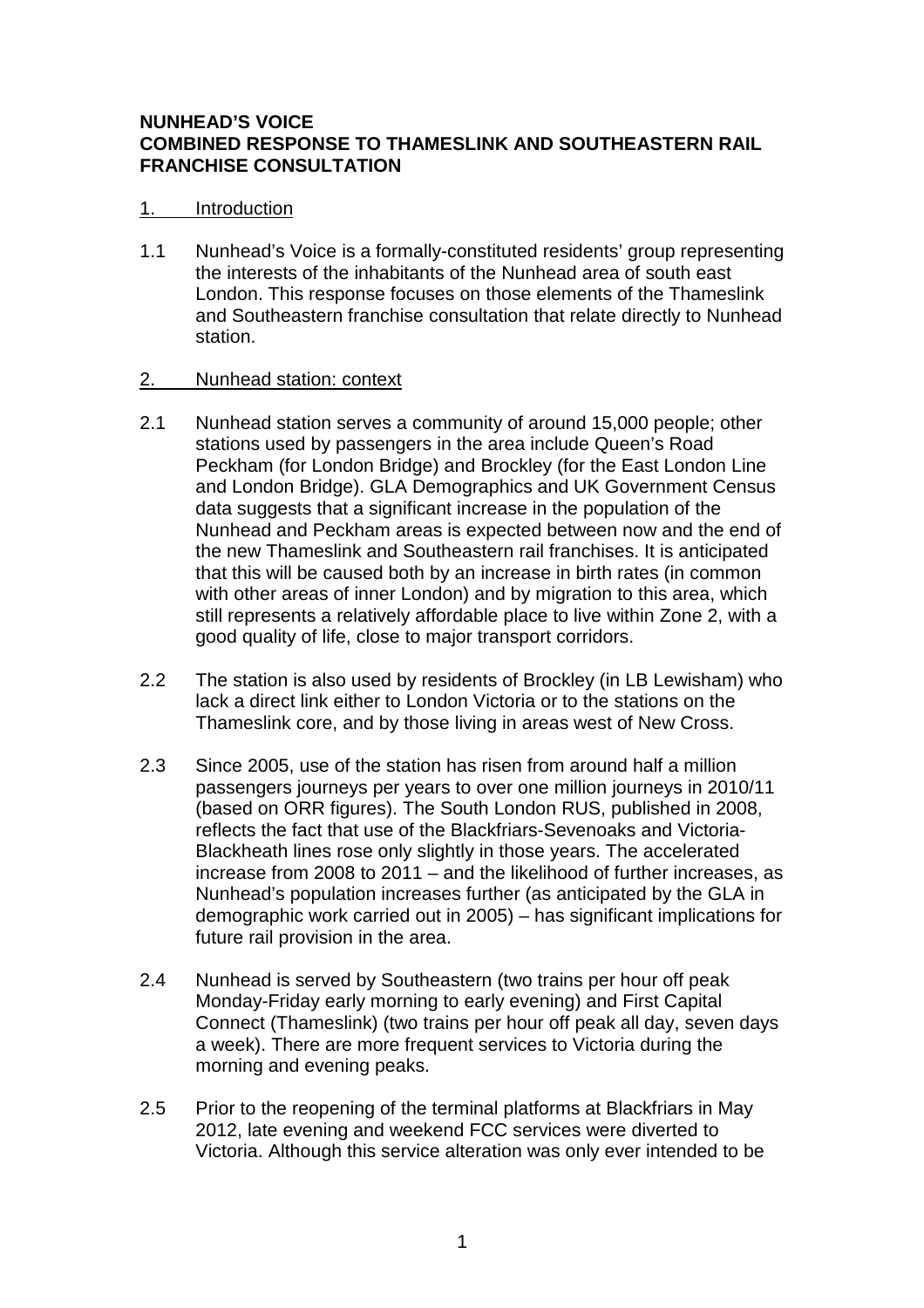temporary, it was well-used and we understand that representations to DfT and TfL were made by Val Shawcross AM on its removal.

# 3. The franchises and impact on service frequency at Nunhead

- 3.1 Both Southeastern and FCC services suffer significantly because they are (collectively) providing mutually incompatible services – commuter services from inner and outer London to London terminals, and subregional and regional services for passengers outside London. Lengthy routes and complex service patterns have, in the past, led to:
	- Short notice cancellations and delays;
	- Overloading of services (to the extent that, not infrequently, passengers joining the train at Nunhead have to stand all the way into London Victoria);
	- Trains frequently running in short formation;
	- In general, reduced resilience to engineering problems or other infrastructure issues leading to delay.
- 3.2 Consideration of all south London's (and much of the south-east's) rail services at once – as will happen as the Thameslink and Southeastern franchises are relet – provides a unique opportunity, in this decade, to rethink the conflicts between short and long distance travellers, and by so doing significantly enhance the travelling experience for commuters and other users.
- 4. Specific service improvements
- 4.1 Thameslink services and termination at Blackfriars terminal capacity at Blackfriars having increased (compared to the position from 2009 to early 2012 when building work was underway), and there being limited through capacity on the Thameslink core to service the many routes acting as feeders, there is a significant problem to be overcome.
- 4.2 Termination of services at Blackfriars presents two difficulties for commuters in particular:
	- Poor north-south connectivity through any means other than Thameslink services at Blackfriars. Passengers travelling to either the Farringdon or King's Cross areas would need to alight and cross platforms to trains travelling through the core which will already be extremely busy. Some may be able to walk or catch a bus to their destination, but this will not be the case for all passengers. Highly intensive use of the circulation space at Blackfriars is therefore likely, and the large number of passengers alighting from, and joining, trains at this station may well increase dwell times, with a consequent knock-on impact on performance. This will be exacerbated as more through services from London Bridge pass through the core.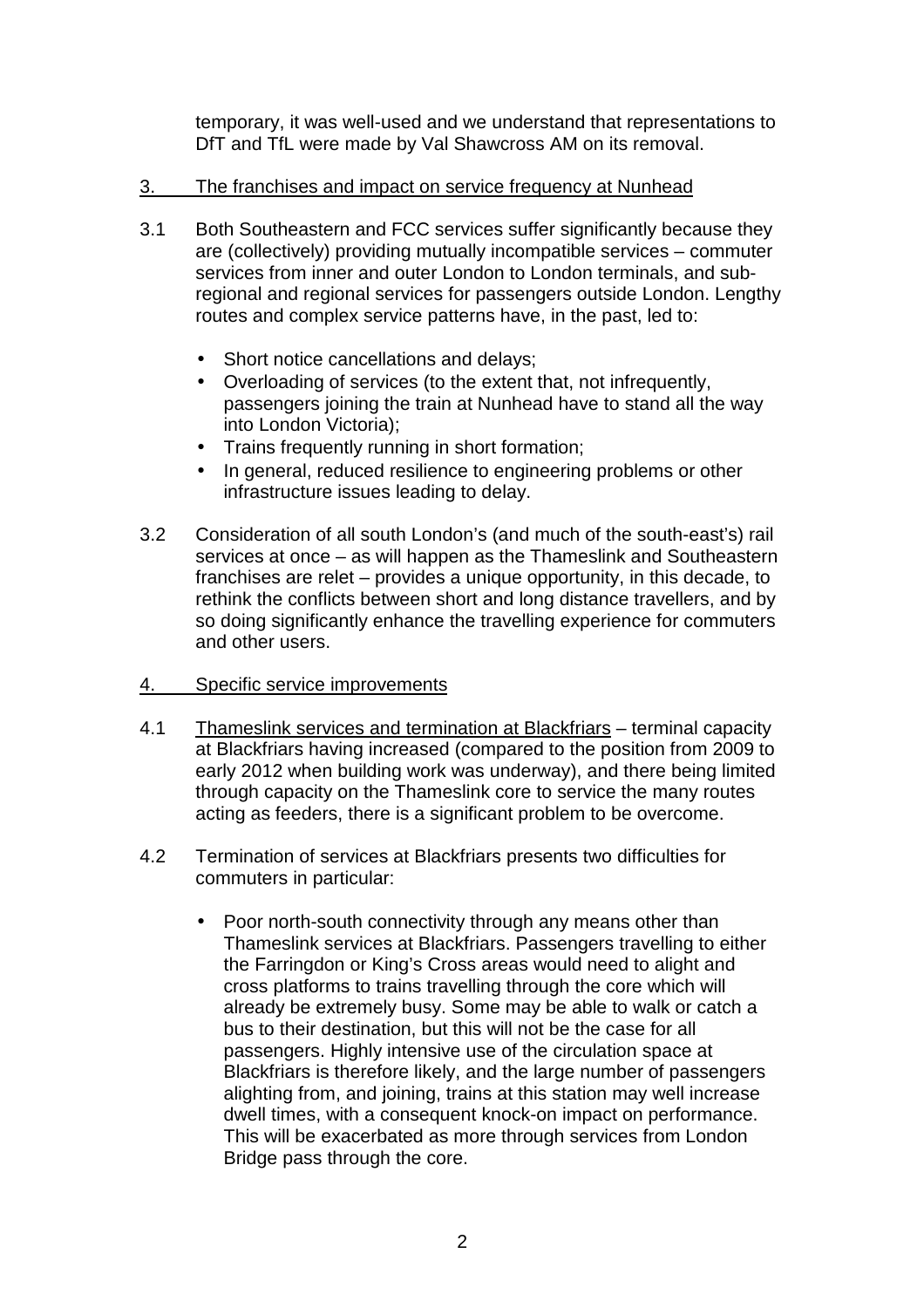- Poor connectivity at Elephant and Castle. While E&C might, on paper, seem to provide an opportunity for passengers for central London to change and continue their journey northbound by Tube, the poor permeability of the public realm here for passengers changing to the Bakerloo line (placing additional pressure on a non-DDA accessible station which is already at the limit of its capacity), and the fact that most northbound Northern line trains in the morning peak will already be full, means that most passengers will travel on to Blackfriars, exacerbating the problems identified above.
- Less general resilience arising from the fact that services arriving from London Bridge will not be able to use the terminating platforms.
- 4.3 We are aware that there are plans in the long term to introduce ATO in the Thameslink core. While plans may suggest that this will allow 24tph capacity in the core, empty stock movements may use up a small number of these available paths (particularly at peak times). The introduction of 12 car trains will make stabling in the sidings between City Thameslink and Farringdon increasingly difficult. These restrictions mean that we accept that a 4tph service from Sevenoaks through the core is unrealistic now or in the future. However, we believe that at the absolute minimum a 2tph service must be maintained, supplemented by a 2tph service terminating at Blackfriars.
- 4.4 To provide more core capacity we suggest that DfT investigate the possibility of running some services from Sevenoaks to Kentish Town, freeing capacity in the core to run these services by diverting some services arriving from the north into St Pancras (High Level). We do understand that limited platform capacity at St Pancras (High Level) may limit the feasibility of this approach at certain times.
- 4.5 Southeastern services to London Victoria these services are currently heavily-used by both commuters and leisure users. Withdrawal of evening and weekend services has caused significant difficulties for many local residents (even those services were only provided temporarily). This will be exacerbated once the South London Line service to Victoria is withdrawn
- 4.6 We believe that there is significant latent demand for additional services on this route, and that over the life of the franchise this demand will increase significantly. This is demonstrated by the substantial rise in passenger journeys beginning and ending at Nunhead since 2005.
- 4.7 We consider that there are two ways to serve this additional demand.
- 4.8 Option 1 Southeastern franchise should specify a new 2tph metro stopping service between London Victoria and Bellingham, calling at Wandsworth Road, Clapham High Street, Denmark Hill, Peckham Rye, Nunhead, Crofton Park, Catford and Bellingham. The introduction of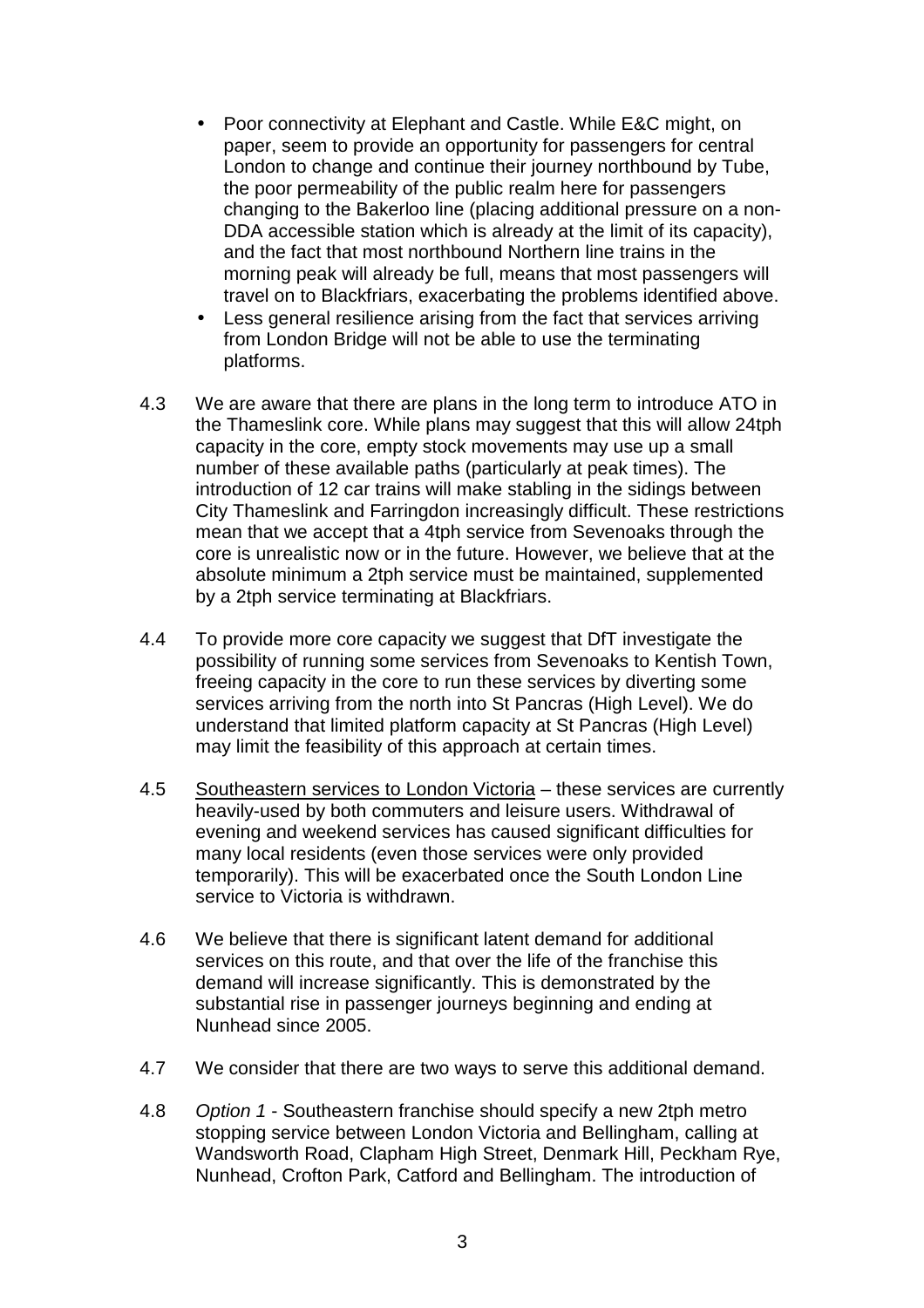this service was recommended by the South London RUS in 2008. The RUS saw the introduction of this service as an integral part of the South London Line replacement package, and we consider that it should be introduced from December 2012.

- 4.9 Platforms at Clapham High Street and Wandsworth Road are still not long enough for 8 carriage trains to call, but we suggest that either SDO or 4 or 6 carriage trains be used in the interim.
- 4.10 This service would be in addition to (not instead of) the current service to Dartford during the day. This would maintain a 4tph service from Nunhead to Victoria all day, every day, while increasing resilience on the longer distance Dartford services. While we would countenance such a limited change, we consider that Dartford/Orpington services must continue to stop at Peckham Rye and Nunhead at other times.
- 4.11 An evening service would be in addition to the current evening service from Blackfriars to Sevenoaks, with the last train leaving London Victoria at 2345 approx.
- 4.12 This option would provide the benefit of continuing the direct service to Victoria from Wandsworth Road and Clapham High Street that will be withdrawn with the South London Line in December 2012. We consider that, if timetabled sensibly, it would allow interchange with TfL's Overground services at Peckham Rye, allowing a semi-orbital route from London Victoria, via Peckham, to Canada Water/Shoreditch/Highbury and Islington (again, providing resilience for the likely heavily-used East London Line extension in south London).
- 4.13 We understand that this may require additional crossing moves for services on the Victoria-Bellingham services. We do not however consider that these movements, limited to twice an hour in each direction, need to have an effect on the wider railway if managed properly.
- 4.14 Option 2 the current metro service should be extended to offer 4tph London Victoria-Dartford (or Orpington) seven days a week, from early morning to late evening.

Of the two options, this one is not preferred because:

- It places additional pressure on the "pinch point" to the west of Lewisham station;
- It would not be as flexible as Option 1 (in terms of resilience);
- It would not serve Wandsworth Road and Clapham High Street, and therefore would not offer the same interchange possibilities for displaced South London Line passengers as Option 1.
- 4.15 It should be noted that we strongly believe that the current status quo 2tph in off-peak times and no evening or weekend service – is not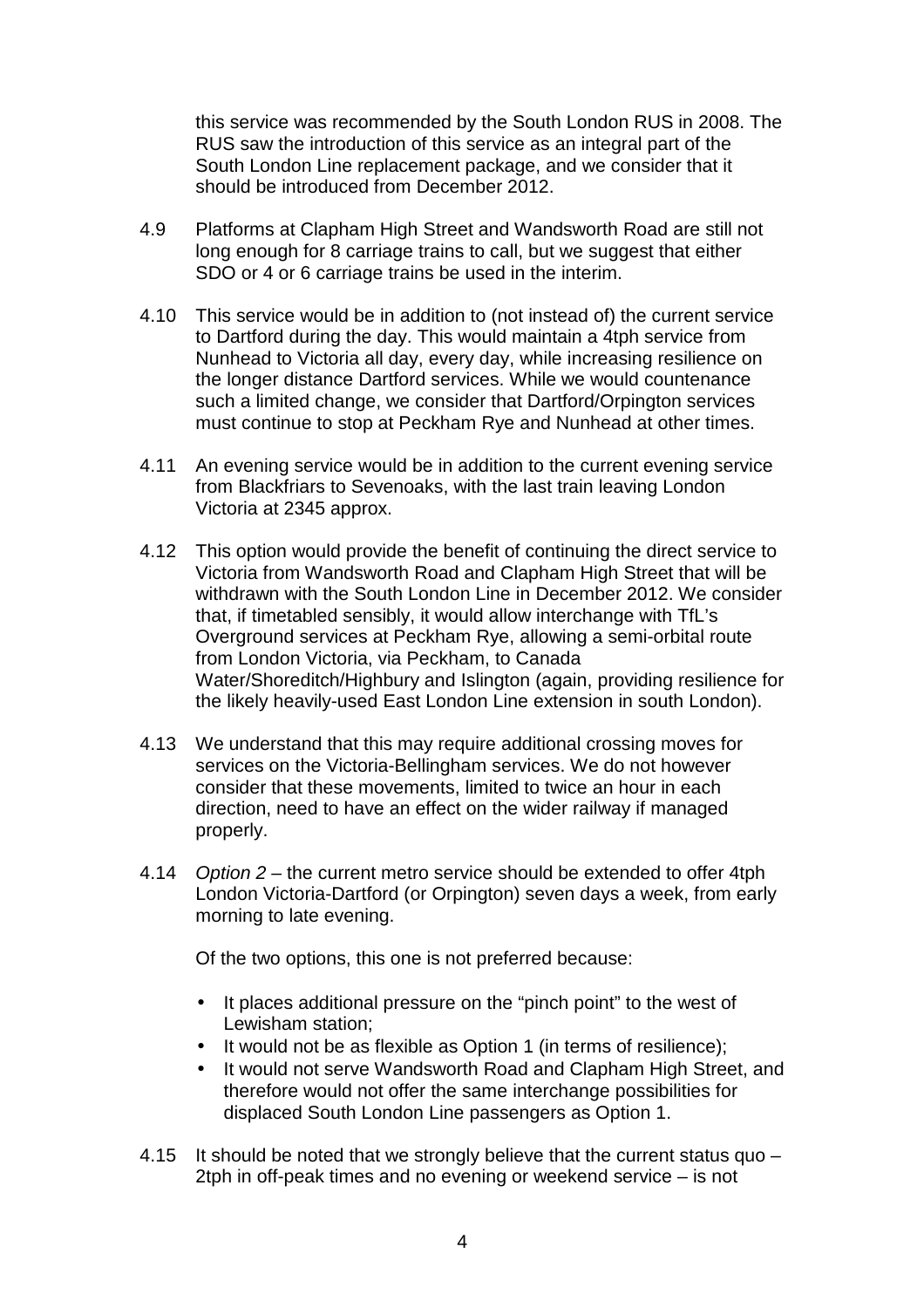sustainable in a growing community, where access to central London via the inadequate interchanges at Elephant and Castle and Blackfriars are the only other means.

# 5. Station facilities at Nunhead

- 5.1 Nunhead station has a ticket office (open part time, usually during peak hours), a small coffee shop (open during the morning peak only) and two vending machines. A new touch-screen ticket machine has been installed on the platform with Oyster charging facility, although facilities in the manned ticket office do not allow Oyster cards to be charged. The station has been the subject of sporadic renovation attempts over the last several years, including the retiling of the stairwell, the construction of an ornamental "station arch" and a partial repaint in summer 2011. These improvements seem to have been ad hoc and reactive in nature, and do not point to a long term plan for sustainable station upkeep. For example, walls have been painted but leaks to the platform canopy have not been repaired.
- 5.2 The station is currently classified in category E. Category E is reserved for occasionally-staffed stations with an annual use of under 250,000. ORR figures state that combined entry and exit use was 1,012,106 in 2010/11, suggesting that the station should in fact be in category C1.
- 5.3 "Better Rail Stations" (DfT, 2009) sets out general requirements for category C stations. We would suggest that steps be taken to require the new franchise holder to bring Nunhead station up to these standards, which would include in the short-term;
	- Better lighting around station access to Gibbon Road;
	- More and better-position seating and cycle parking under platform canopy;
	- Complete repair of the platform canopy;
	- Reopening of waiting room on platform (currently used as a storeroom);
	- Additional ticket machine;
	- Extended ticket office opening hours, with ticket office facilities being upgraded to allow Oyster use (in addition to the likely DfT specification for ITSO);
	- Completion of platform wall and canopy painting;
	- Implementation of a consistent maintenance schedule for planting at station entrance (at present there appears to be a dispute as to whether Southeastern or LB Southwark is responsible for this).
- 5.4 In the long-term, in order to meet the requirements of Access for All and to bring the station up to C1 standards, we would suggest the following:
	- Creation of a larger "public square" at the main entrance, removing existing walls and bringing into use derelict Network Rail-owned